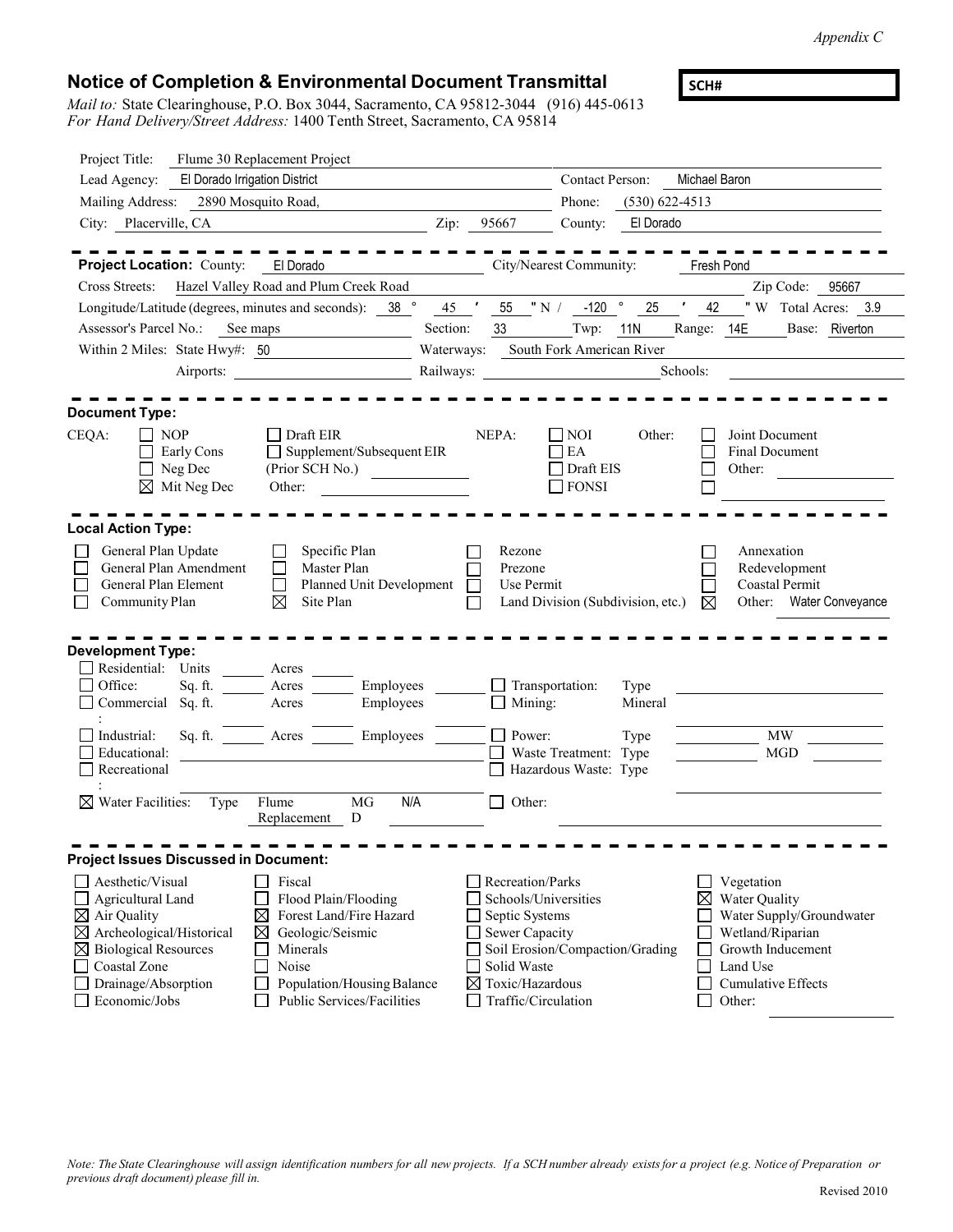## **Present Land Use/Zoning/General Plan Designation:**

Natural Resources (NR); Timber Production Zone (TPZ) and Forest Resource - 160 Acres (FR-160)

## **Project Description:** *(please use a separate page if necessary)*

The proposed project involves replacing 350 feet of wooden flume structure with reinforced air-placed concrete, canal bench improvements, improvements to Forest Service Road 10-08YE, and construction of a new segment of access road.

The Project is approximately 350 feet long and consists of one ground-level and three elevated flume segments that transverse Bull Creek. The existing wooden flume and substructure would be demolished and disposed at an off-site disposal area, in accordance with applicable regulations. A new flume of precast concrete voided slab would be installed to span Bull Creek. The eastern abutment would not require additional improvements and could be used with only minor modification. The western abutment would be removed and rebuilt using a system similar to the eastern reinforced shotcrete facing and rock anchor tie backs to provide stability. Access to the project area would primarily rely on the use of existing roads. A new road of approximately 2,200 lineal feet would need to be constructed to allow access to the existing canal bench. Project construction is anticipated to take approximately 5 to 6 months. The project site is not identified on the lists specified in Government Code section 65962.5.